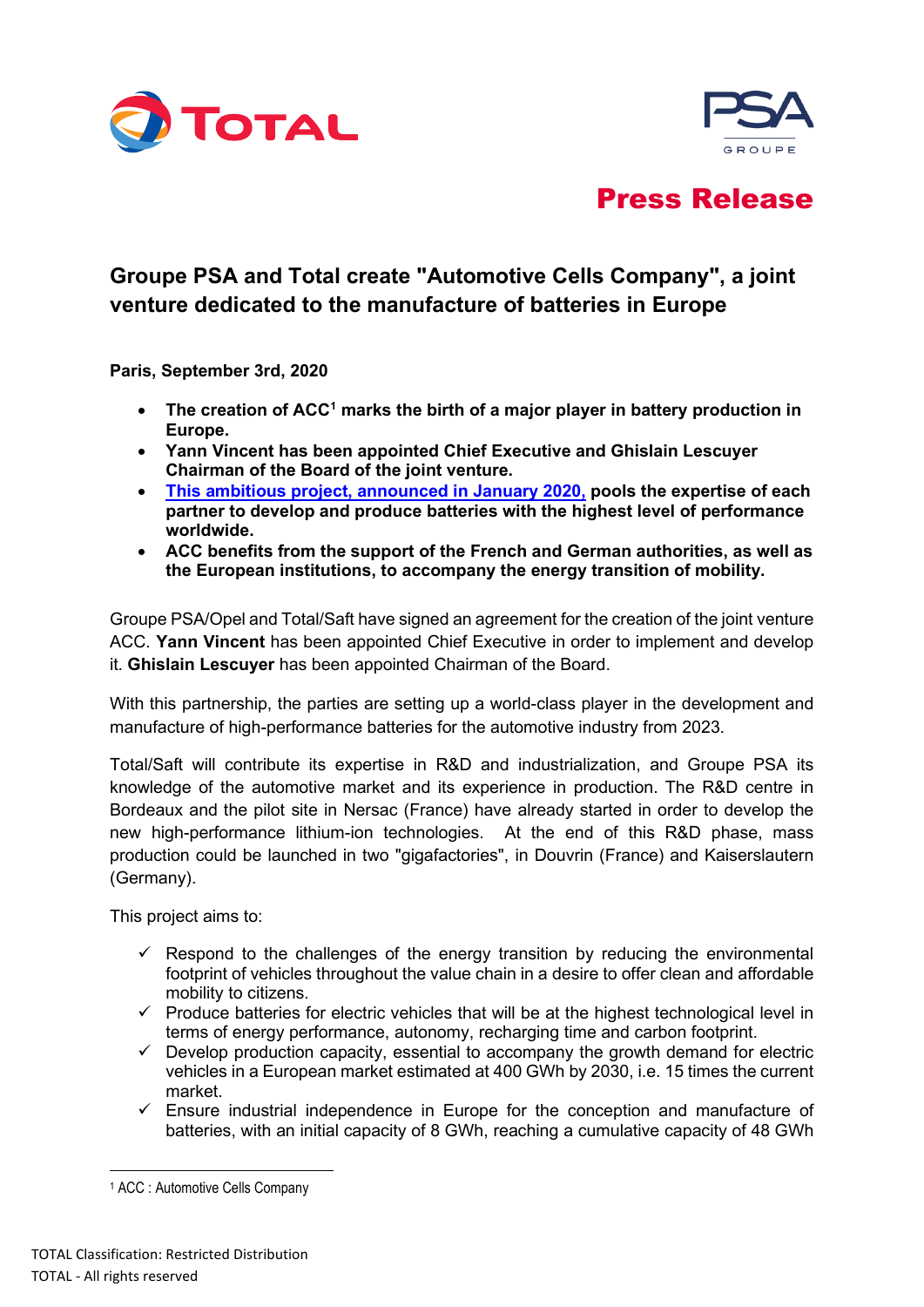on both sites by 2030. It will represent 1 million electric vehicles produced per year, i.e. more than 10% of the European market.

 $\checkmark$  Position ACC as a major competitive player in supplying electric vehicle manufacturers.

This project benefits from the financial support of French and German public authorities representing €1.3 billion. It received the European institutions agreement through an IPCEI project that testifies to the strategic importance of mobility for the energy transition. The whole project will mobilize an investment more than €5 billion investment.

**Carlos Tavares, Chairman of Groupe PSA:** «*The construction of the European battery consortium that we wished for is now a reality. I would like to pay special tribute to the commitment of the Total/Saft and Groupe PSA/Opel teams who have made this project come true. This new step is consistent with our [central purpose:](https://www.groupe-psa.com/en/our-central-purpose/) "to offer citizens clean, safe and affordable mobility" and gives Groupe PSA a competitive advantage in the context of growing sales of electric vehicles. ACC takes Groupe PSA further along the road to carbon neutrality».*

**Patrick Pouyanné, Chairman of Total comments:** "*The creation of ACC illustrates Total's commitment to meet the challenge of climate change and to develop as a broad energy company, a major player in the energy transition, by continuing to provide affordable, reliable, and cleaner energy. Our ambition is to leverage the recognized expertise of our subsidiary Saft in batteries and the industrial know-how of our partner PSA to meet the strong growth of electric vehicles in Europe. I would like to offer my encouragement to the teams who will be joining ACC to make this adventure a real European technological and industrial success".*

### **About Groupe PSA**

*[Groupe PSA](https://www.groupe-psa.com/fr)* designs unique automotive experiences and delivers mobility solutions to meet all customer expectations. The Group has five car brands, Peugeot, Citroën, DS, Opel and Vauxhall and provides a wide array of mobility and smart services under the Free2Move brand. Its 'Push to Pass' strategic plan represents a first step towards the achievement of the Group's vision to be "a global carmaker with cutting-edge efficiency and a leading mobility provider sustaining lifetime customer relationships". An early innovator in the field of *[autonomous and](https://www.groupe-psa.com/en/story/en-route-vers-la-voiture-autonome/)  [connected cars,](https://www.groupe-psa.com/en/story/en-route-vers-la-voiture-autonome/) Groupe PSA is also involved in financing activities through Banque PSA Finance and in automotive equipment via Faurecia..*

*Media library: [medialibrary.groupe-psa.com](http://medialibrary.groupe-psa.com/) / [@GroupePSA\\_EN](https://twitter.com/GroupePSA_EN)*

## **About Total**

Total is a broad energy company that produces and markets fuels, natural gas and low-carbon electricity. Our 100,000 employees are committed to better energy that is more affordable, more reliable, cleaner and accessible to as many people as possible. Active in more than 130 countries, our ambition is to become the responsible energy major.

### **About Saft**

Saft specializes in advanced technology battery solutions for industry, from design and development to production, customization and service provision. For 100 years, Saft's longer-lasting batteries and systems have provided critical safety applications, back-up